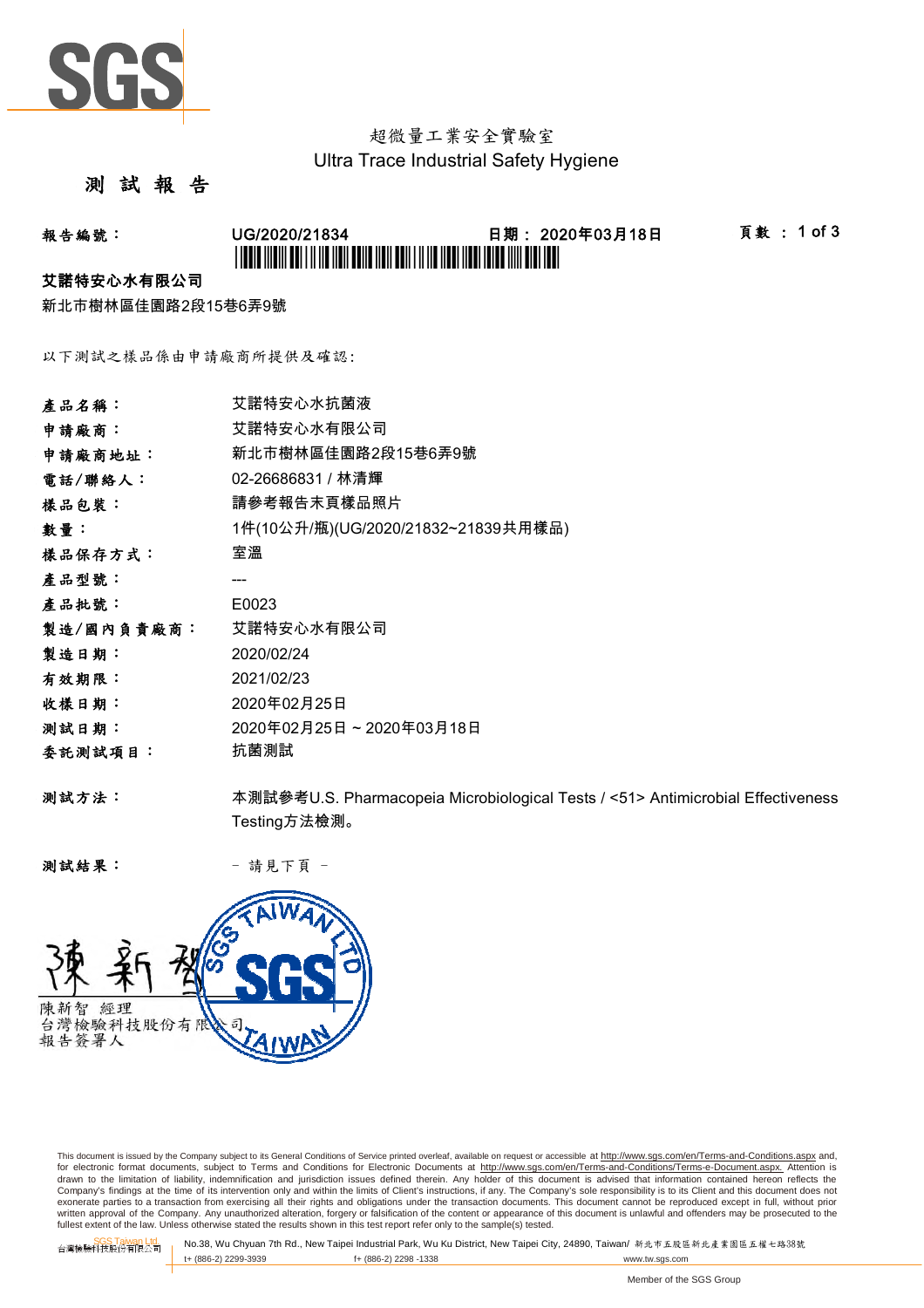

## 超微量工業安全實驗室 Ultra Trace Industrial Safety Hygiene

## 測 試 報 告

# 報告編號: UG/2020/21834 日期: 2020年03月18日 頁數 : 2 of 3 \*UGBIT INDIVI ABI I II IID NON BANA NAN ABIN I II NA NABI NABI IBID INN BIBI IBID I

### 艾諾特安心水有限公司

新北市樹林區佳園路2段15巷6弄9號

#### 測試結果:

| 菌株名稱                       | 原接菌量<br>(CFU/mL)    | 作用時間  | <u>樣品作用後之</u><br>菌量(CFU/mL) | <u>減菌率R(%)</u> |
|----------------------------|---------------------|-------|-----------------------------|----------------|
| 大腸桿菌<br>(Escherichia coli) | $4.2 \times 10^{5}$ | 30 秒鐘 | <                           | >99.9          |

備註:1.測試報告僅就委託者之委託事項提供測試結果,不對產品合法性做判斷。

- 2. 本測試報告之所有檢驗內容,均依委託事項執行檢驗,如有不實,願意承擔完全責任。
- 3. 本報告不得分離,分離使用無效。
- 4.菌株編號:
	- 大腸桿菌 BCRC 11634: ATCC 8739

5.減菌率R(%)小於1%則無明顯抑菌效果。

- END -

This document is issued by the Company subject to its General Conditions of Service printed overleaf, available on request or accessible at http://www.sqs.com/en/Terms-and-Conditions.aspx and, for electronic format documents, subject to Terms and Conditions for Electronic Documents at http://www.sgs.com/en/Terms-and-Conditions/Terms-e-Document.aspx. Attention is drawn to the limitation of liability, indemnification and jurisdiction issues defined therein. Any holder of this document is advised that information contained hereon reflects the<br>Company's findings at the time of its int exonerate parties to a transaction from exercising all their rights and obligations under the transaction documents. This document cannot be reproduced except in full, without prior written approval of the Company. Any unauthorized alteration, forgery or falsification of the content or appearance of this document is unlawful and offenders may be prosecuted to the<br>fullest extent of the law. Unless othe